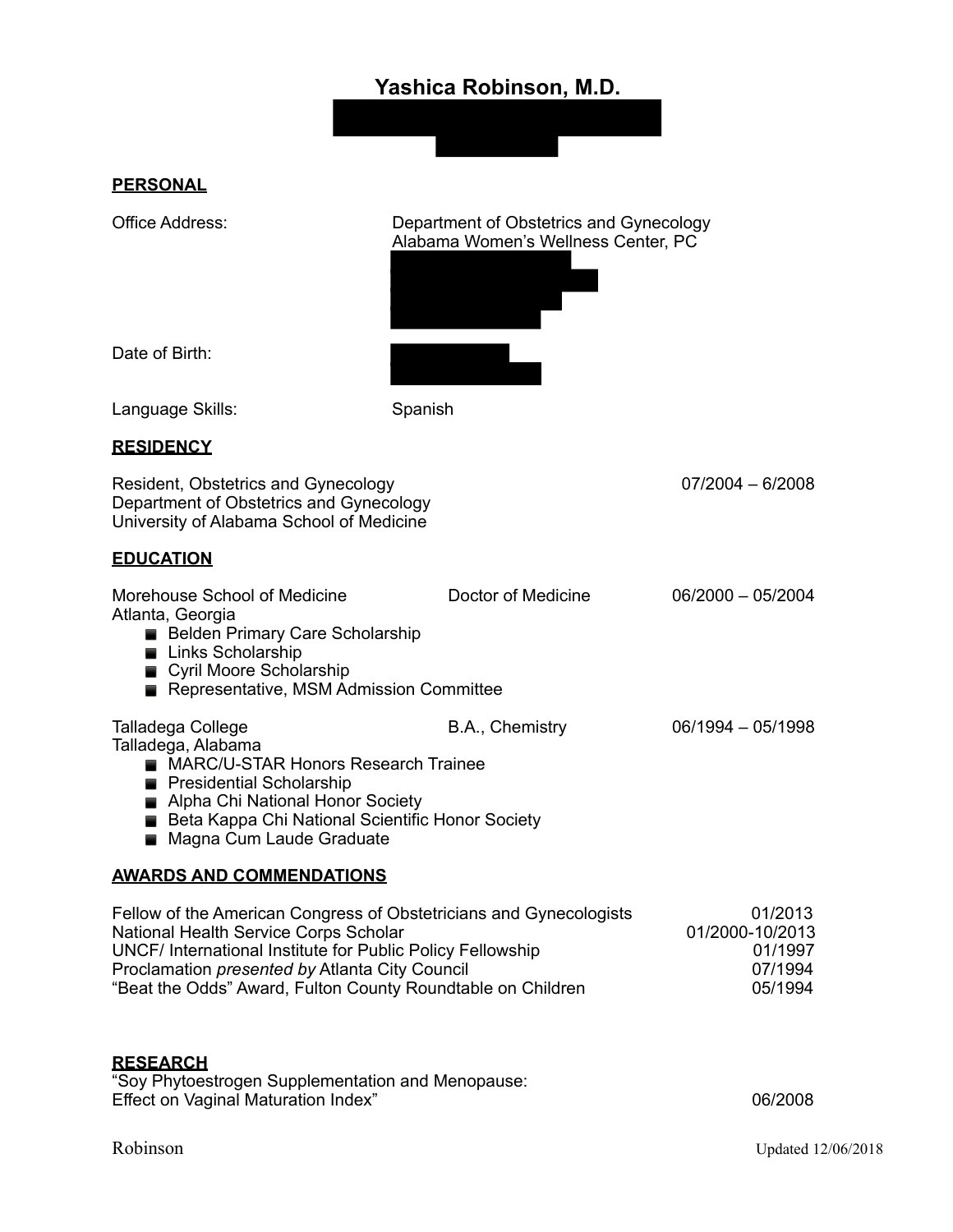University of Alabama Hospital at Birmingham Advisor: Cynthia Sites, MD "The Synthesis of Furan-Ended Polycaprolactone" 07/1997 Lancaster University, Lancaster, England Advisor: Steve Rimmer, Ph.D.

#### **PUBLICATIONS**

Kavros A, Robinson YL, Rimmer S: Effect of Dimethylformamide on the Ring Opening Insertion Polymerization of E-Caprolactone. J. Chem Research, 452-453, 1999.

#### **WORK EXPERIENCE**

| Department of Obstetrics and Gynecology<br><b>Attending Physician</b><br>Alabama Women's Wellness Center, PC<br>Huntsville, Alabama | $08/2013$ – present |
|-------------------------------------------------------------------------------------------------------------------------------------|---------------------|
| Department of Obstetrics and Gynecology<br><b>Attending Physician</b><br>Alabama Women's Wellness Center, PC<br>Opelika, Alabama    | $08/2010 - 03/2015$ |
| Department of Obstetrics and Gynecology<br><b>Attending Physician</b><br>East Alabama Women's Clinic, PC<br>Opelika, Alabama        | $08/2008 - 08/2010$ |
| <b>Attending Physician</b><br>Alabama Women's Center<br>Huntsville, Alabama                                                         | $11/2005 - present$ |

#### **VOLUNTEER EXPERIENCE/ COMMUNITY INVOLVEMENT**

| Alpha Kappa Alpha Sorority, Inc.<br>"The Art of Mentoring: Exemplifying Excellence by Example" - Presenter<br>Huntsville, Alabama   | 11/2018 |
|-------------------------------------------------------------------------------------------------------------------------------------|---------|
| Tuskegee University Department of Public Health- Keynote Speaker<br><b>Cervical Cancer Awareness</b><br>Tuskegee, Alabama           | 03/2012 |
| Lafayette Community Health Fair<br>Lafayette, Alabama                                                                               | 10/2011 |
| Tuskegee University Department of Food and Nutritional Sciences<br>Nutrition Health and Physical Activity Fair<br>Tuskegee, Alabama | 09/2010 |
| Mount Zion Baptist Church- Keynote Speaker<br>Camphill, Alabama                                                                     | 03/2010 |
| Christian Women's Job Corp- Keynote Speaker<br>Tuskegee, AL                                                                         | 09/2009 |